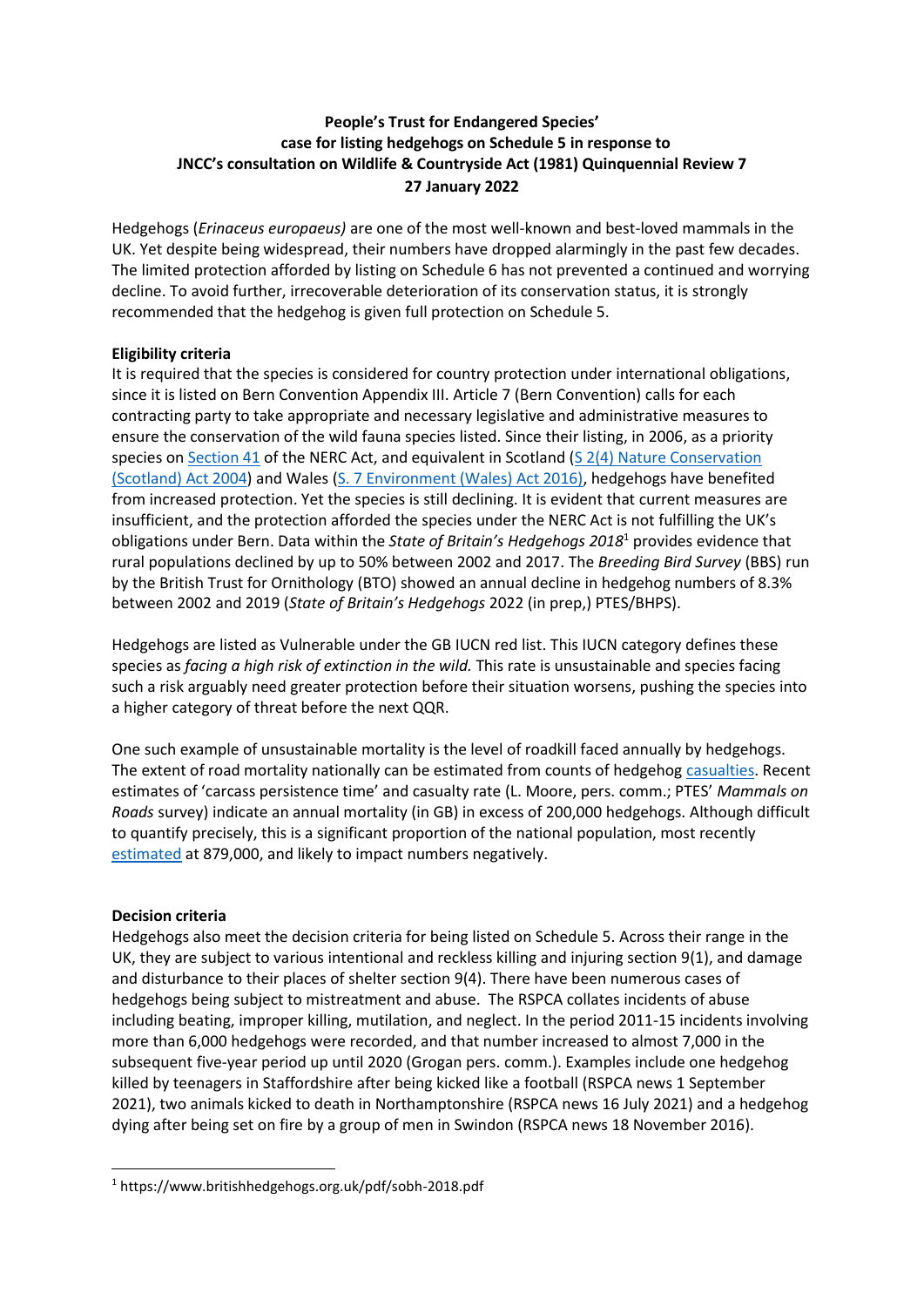Hedgehogs are one of the predators trapped incidentally as part of lethal control measures to protect game birds on shooting estates. The National Gamebag Census (NGC), run by the Game & Wildlife Conservation Trust (GWCT), provides a central repository of records from shooting estates across the UK. Nearly 300 sites across England contributed data for the past four decades, with hedgehog records being supplied from four regions over the last ten years. Hedgehogs are currently listed on Schedule 6 (WCA) prohibiting them being 'taken by certain methods' ([section 11\)](https://www.legislation.gov.uk/ukpga/1981/69/section/11). Yet despite this protection and despite excluders being 'available' and 'effective' to fit on traps, hedgehogs are still being reported as part of the NGC. Therefore, greater protection from killing is needed. Listing on Schedule 5 would protect hedgehogs under Section 9(1) from this predictable and avoidable killing.

Without higher protection afforded by Schedule 5 section 9(4a), hedgehogs are subject to predictable and avoidable killing whilst in their place of shelter when development works take place. Large-scale works can have far-reaching impacts on hedgehog populations and even small-scale developments have the potential to be detrimental, threatening extinction to local rural populations. Rural hedgehog population densities are much lower than their urban counterparts<sup>2</sup>. Minimal viable populations (MVP) of rural hedgehogs, subject to greater interannual variation, can be as high as 250 individuals, requiring up to  $57km^2$  of connected habitat. Without crucial protection against damage or disturbance to nesting sites and places of shelter, the rural hedgehog population remains critically threatened. If given increased protection, local authority roles in both promoting and ensuring compliance with the legislation would be reinforced under Section 25 (WCA), which is arguably a stronger measure protection currently afforded through the NERC Act.

Wild hedgehogs are also subject to exploitation with recent incidences of animals being offered for sale online section 9(5) (BHPS Vass pers. comm.). The increase in popularity of non-native hedgehog species as pets in the UK has resulted in opportunistic captures and sales of native hedgehogs. There is frequent confusion between the species which puts UK hedgehogs at risk.

#### **Other supporting information:**

The hedgehog is one of the nation's best-loved animals. Two recent petitions show the scale of the widespread concern for the species' future. Over 1,000,000 signatories supported a call to make 'hedgehog highways' a legal requirement in new housing [developments](https://www.change.org/p/help-save-britain-s-hedgehogs-with-hedgehog-highways) and more than 100,000 people signed a government petition which resulted in a parliamentary [debate](https://commonslibrary.parliament.uk/research-briefings/cdp-2021-0110/) to move the species to Schedule 5.

Hedgehogs are the mammal species most frequently brought into animal care facilities, which is testimony both to the great affection the general public has for hedgehogs and to the many incidental threats they face. Many people who rescue these animals do so because they are aware that the species is in decline. However, the well-intentioned but misguided 'rescue' of a hedgehog can also cause problems. These include the collection of healthy hedgehogs to be overwintered indoors in the belief that this is better for their survival than allowing them to hibernate in the wild; and the release of hedgehogs into areas without a full assessment of the release site's suitability for the species, as would be required by the IUCN's guidelines on reintroductions. Whilst many of these threats cannot be alleviated by legislation, it is even more reason to reduce the threats that can be addressed by elevation to Schedule 5.

The government's own press release announcing the implementation into law of the new *worldleading* Environment Act in November [2021,](https://www.gov.uk/government/news/world-leading-environment-act-becomes-law) champions how this new legislation includes *new* 

<sup>2</sup> http://www.wlgf.org/Moorhouse%20(2013)%20Population%20viability%20analysis%20of%20hedgehogs.pdf